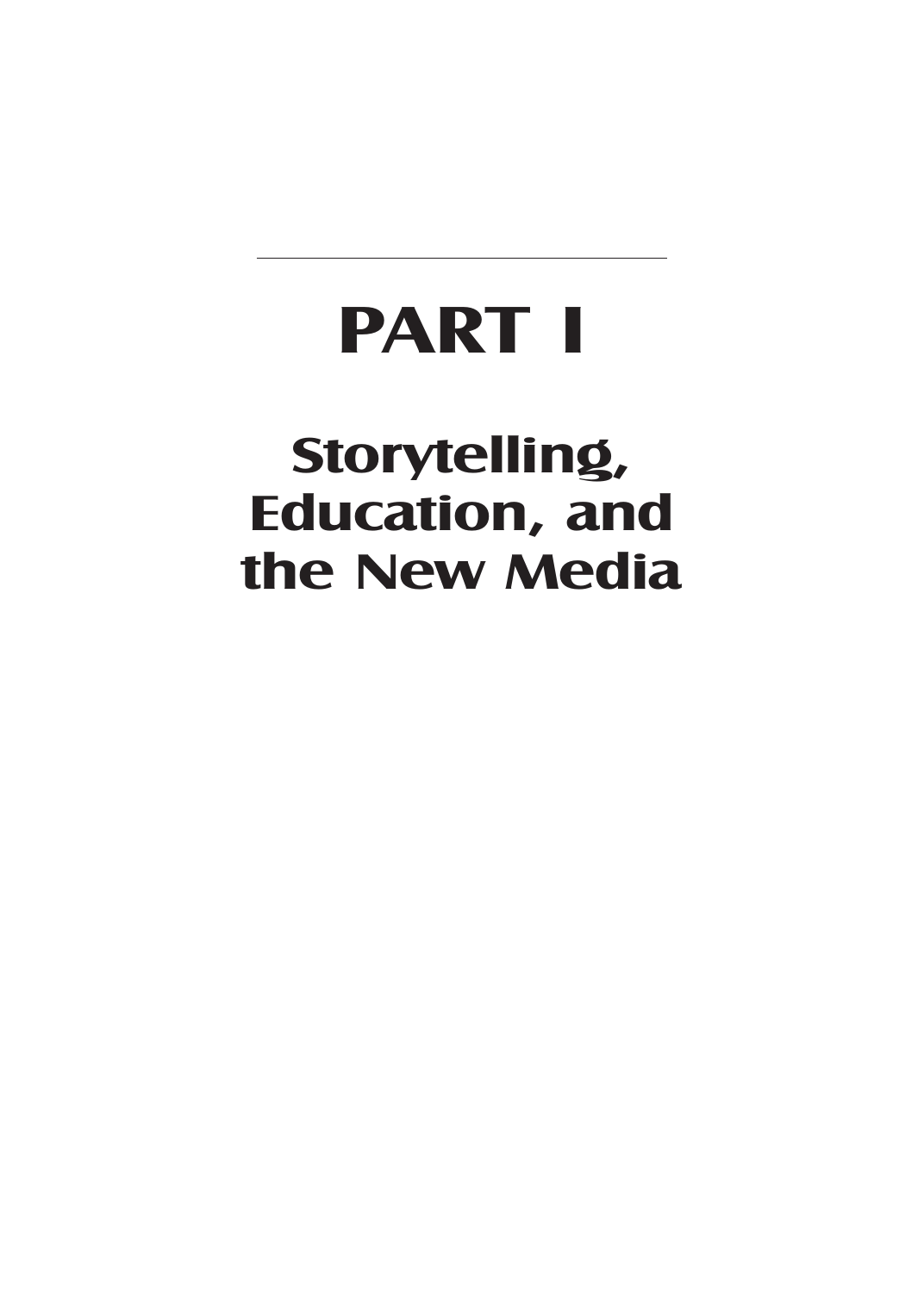1

## **Confessions of a Digital Storytelling Teacher**

## Twenty Revelations About Digital Storytelling in Education

nce upon a time, long ago, during the early, dark days of the digital age (circa 1980), when the Internet was a secret information club for government officials, icons were religious symbols, and iPods were something peas came in, the early adopters of digital technology began using the crude tools of their day to create what we now recognize as digital stories.

Decades later, most of us are involved in digital storytelling (DST), often unconsciously, as we use the powerful new tools we take for granted to satisfy our ancient need to give voice to our narrative. Digital stories are simply the latest manifestation of one of humankind's oldest activities: storytelling. As we are continually swept away by the latest wave of leading-edge innovation, it's reassuring to know that some things don't change. From the age of prehistoric cave dwellers to the age of postmodern digital mediasts, our need to tell stories is one of those things.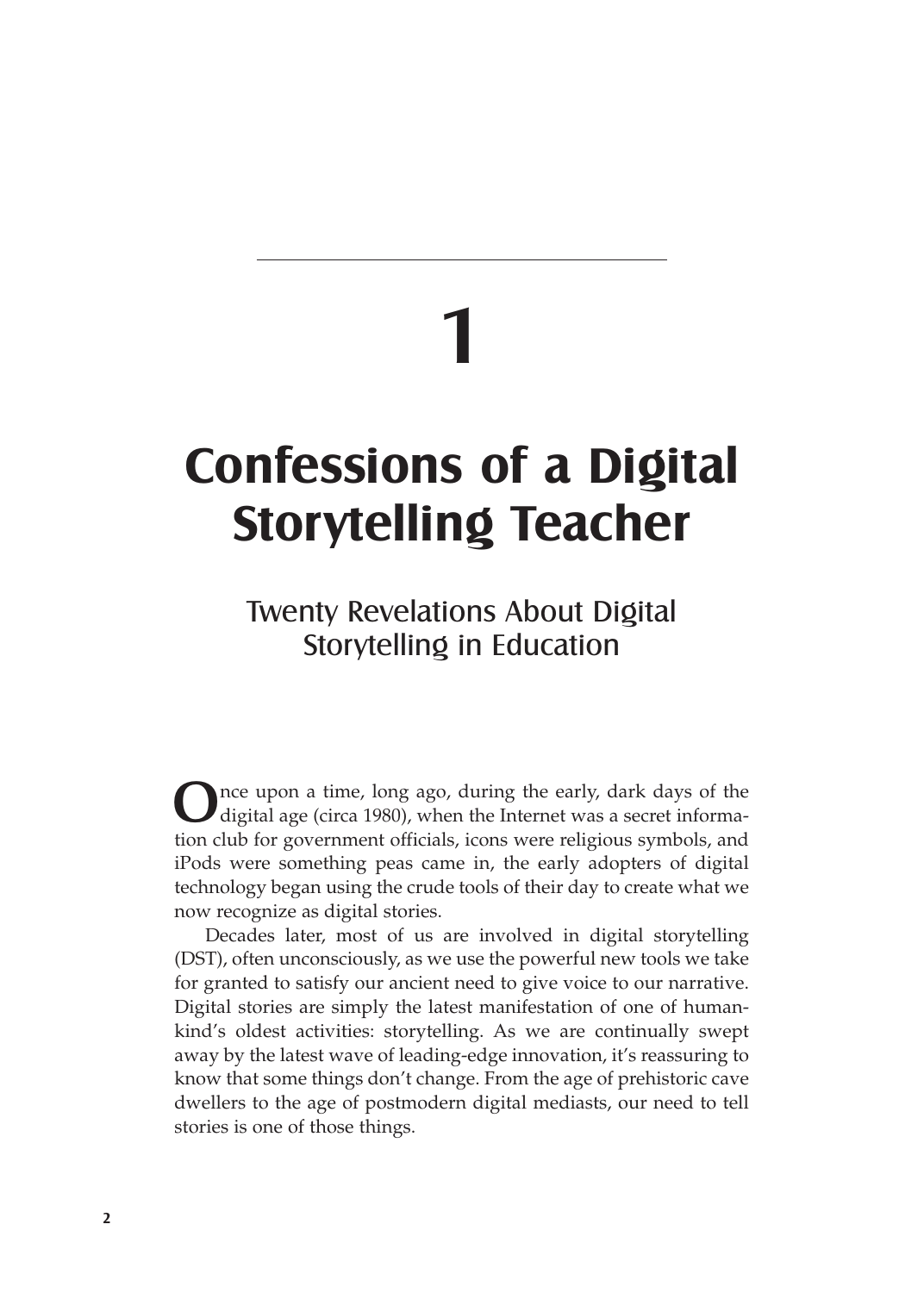## **My Cell Phone Tells Stories**

In fact, the only thing I know for certain about the technologies that await us in the future is that we will find ways to tell stories with them. My first cell phone was a good case in point. When it rang, it played original music while displaying a simple video story of a trip my wife

and I took in southeast Alaska. The smartphone I have today does a lot more than this. There is no question that this is something very new. In fact, if I had told people 25 years ago that I would have such a thing 25 years hence, most would have told me I was crazy. Three hundred years ago, I would have been burned at the stake for being a witch.

But the fact that I have found a way to use my cell phone to tell a story should also seem ancient, predictable, and comforting. We are, above all, storytelling creatures who use stories to do many

essential things, like teach practical skills, build communities, entertain ourselves, make peace with the world, and cultivate a sense of personal identity. Technologies will come and go, but stories are forever. And as we shall see, in many senses what makes stories effective has also been very consistent throughout the ages, a fact that can help ground us when engaging in a form of storytelling that involves a lot of potentially distracting technology. Part II of this book addresses how to tell an effective story, a skill that will only become more important as the technology becomes more powerful.

## **The Early Days of Digital Storytelling**

Even though we were telling stories with digital technology in the early days of the information age, it wasn't easy. I think it's fair to say that early microcomputers weren't story friendly. The Apple IIe computers that my students and I were using in the early 1980s booted up in the BASIC programming language. When you turned them on, a cursor sat there blinking at you, waiting for you to write lines of programming code to create a computer application from scratch. There was a good deal that needed to be created because software as we know it today didn't really exist then.

**Revelation No. 1**

I know only one thing for certain about the technologies that await us in the future: We will find ways to tell stories with them.

#### **Revelation No. 2**

The digital revolution would have been a storytelling revolution if early computers had booted up in a word processor instead of a programming language.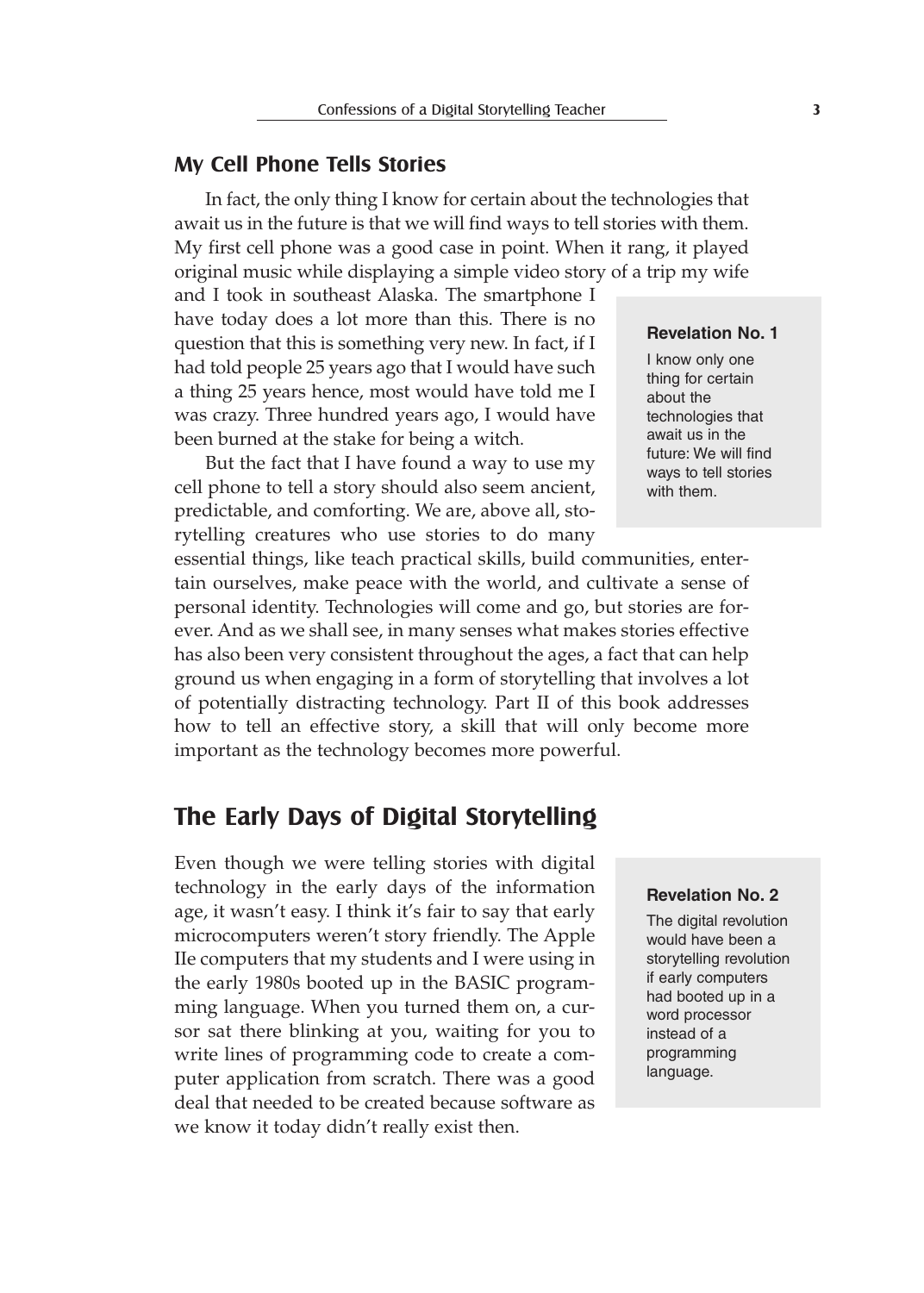#### **Imagine Computers Without Software**

It's hard to imagine, but in the early 1980s, there wasn't really much software! The tool software that we take for granted today, like word processors, spreadsheets, and image-editing programs, not to mention all of the apps and services available via the Internet, were still far into the future. But even though programming was a calling few of us had, that didn't stop me from using computers as storytelling machines. One of the first computer assignments I gave my high school students was to write a computer program that told a story about the values and principles that guided their lives. Despite

**Revelation No. 3**

Digital technology is assistive technology for the artistically challenged.

clunky keyboards, fuzzy screens, and truly inelegant software, the light of their stories shone through. I have been involved with DST since the earliest days of personal computing, and although the tools have changed dramatically over the years, the nature of a good story—as well as the need to tell a good story—has not.

## **An Age of Assistive Technology Dawns**

I like to think of the tools of the digital age as being "assistive technologies for the artistically challenged." They give the rest of us who didn't learn how to use a typewriter or play a piano or wield a paintbrush a chance to tell a story.

In fact, if I had to summarize the digital age in a sentence it would be this: Finally, we all get to tell our own story in our own way. Digital cameras, painting programs, music keyboards, word processors, and Internet apps—as well as all those technologies just around the corner that we can't even imagine right now—give us new ways to personalize the methods of self-expression. We get to explore new communica-

#### **Revelation No. 4**

The digital revolution in a sentence: Finally, we all get to tell our own story in our own way.

tion forms with relative impunity, because we can try out an idea and then, through the miracle of editing, change our minds, something that's hard to do using a typewriter or a paintbrush. And thanks to Web 2.0 (O'Reilly, 2005)—the name often used to describe the Internet as a distributed, collaborative, participatory commons—we have an international stage for the stories we tell.

### **Art Finds Its Place as the Fourth <sup>R</sup>**

In fact, it's largely because of the Internet and the need for an international Esperanto for our global village that art is becoming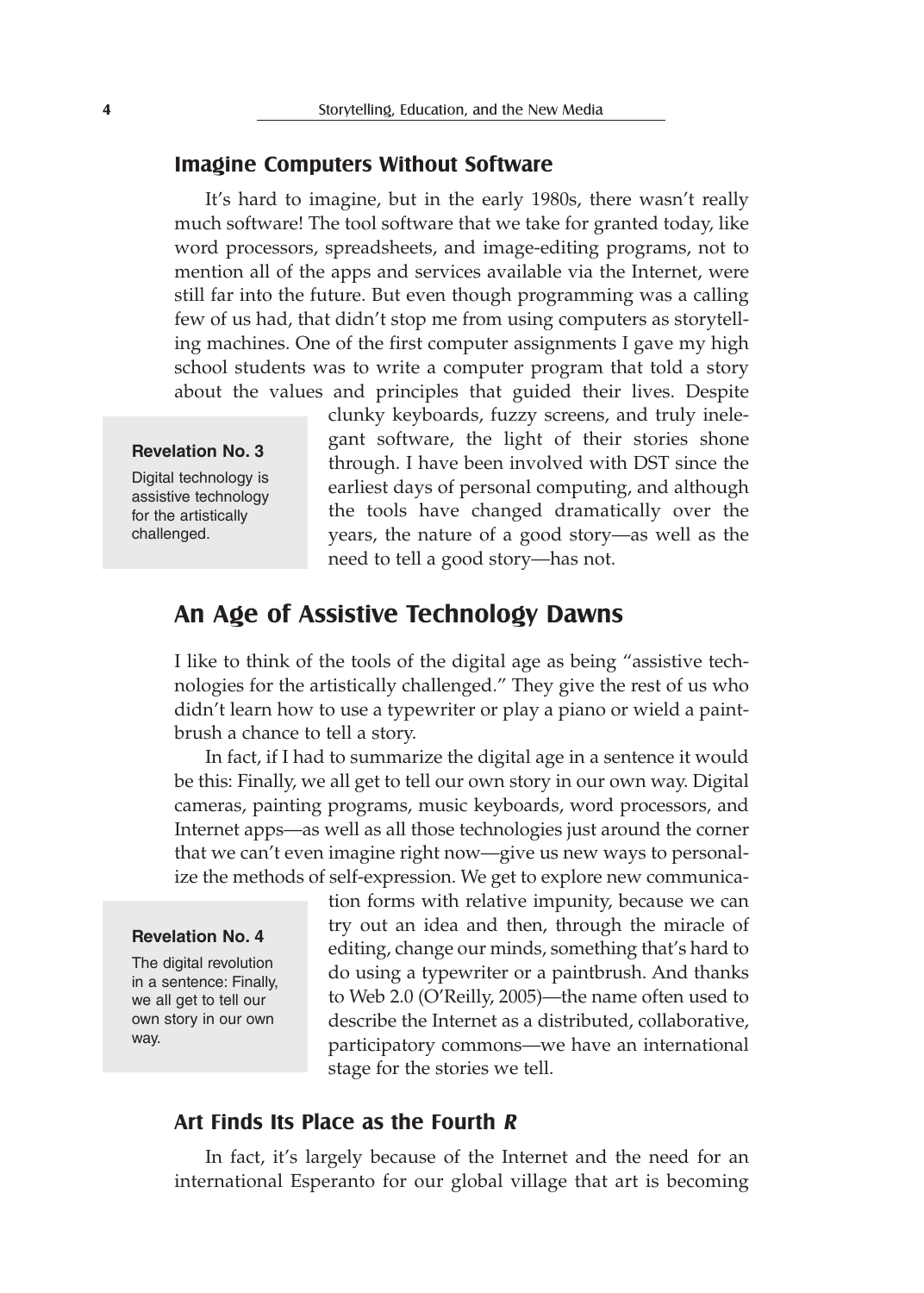the fourth *R* and "story" is becoming a key format for global communication. Because we now expect students to produce multimedia homework assignments, including web

pages, PowerPoint presentations, and digital stories, the language of art and design is taking center stage. Once a hard sell to a practical public, art is becoming as important for workplace success and personal fulfillment as the other three *R*s.

**Revelation No. 5** Art is the fourth *R.*

For more about this, I invite you to go to the Art the 4th R website (www.jasonohler.com/nextr).

## **Seeing the Digital Revolution Through the Creative Process**

Do you know those moments in your life when suddenly everything changes? Like when you realize that your parents were actually your age at one time? Or the pet you love will someday leave you and go to pet heaven? Being a DST teacher has provided a number of such moments that have changed me deeply and irrevocably, as a teacher, friend, researcher, citizen, creative content developer, and digital humanist.

First, a little background.

#### **Fuzzy Screens and Loud Keyboards**

In 1981 I encountered my first personal computers as a teacher. They weren't really computers; they were more like small army tanks. Their keyboards sounded like jackhammers, and the monitors were so fuzzy that people with perfect vision thought they needed glasses. But they worked and provided the beginning of an exciting journey in the development of personal expression tools. The distance we have come in just three decades has been miraculous.

While I have welcomed the increased expression that the evolution of graphic, audiovisual, and other tools has brought to DST students, many years ago I realized something very interesting: As the technology became more powerful, many of my students' stories became weaker. Some students seemed to have an intuitive grasp of using new technology powerfully and artfully, while others didn't. In fact, for them the story components of their digital stories were getting worse. I could hear the words of my teacher Marshall McLuhan as he held forth in the classroom echoing in my mind: Technology is an amplifier.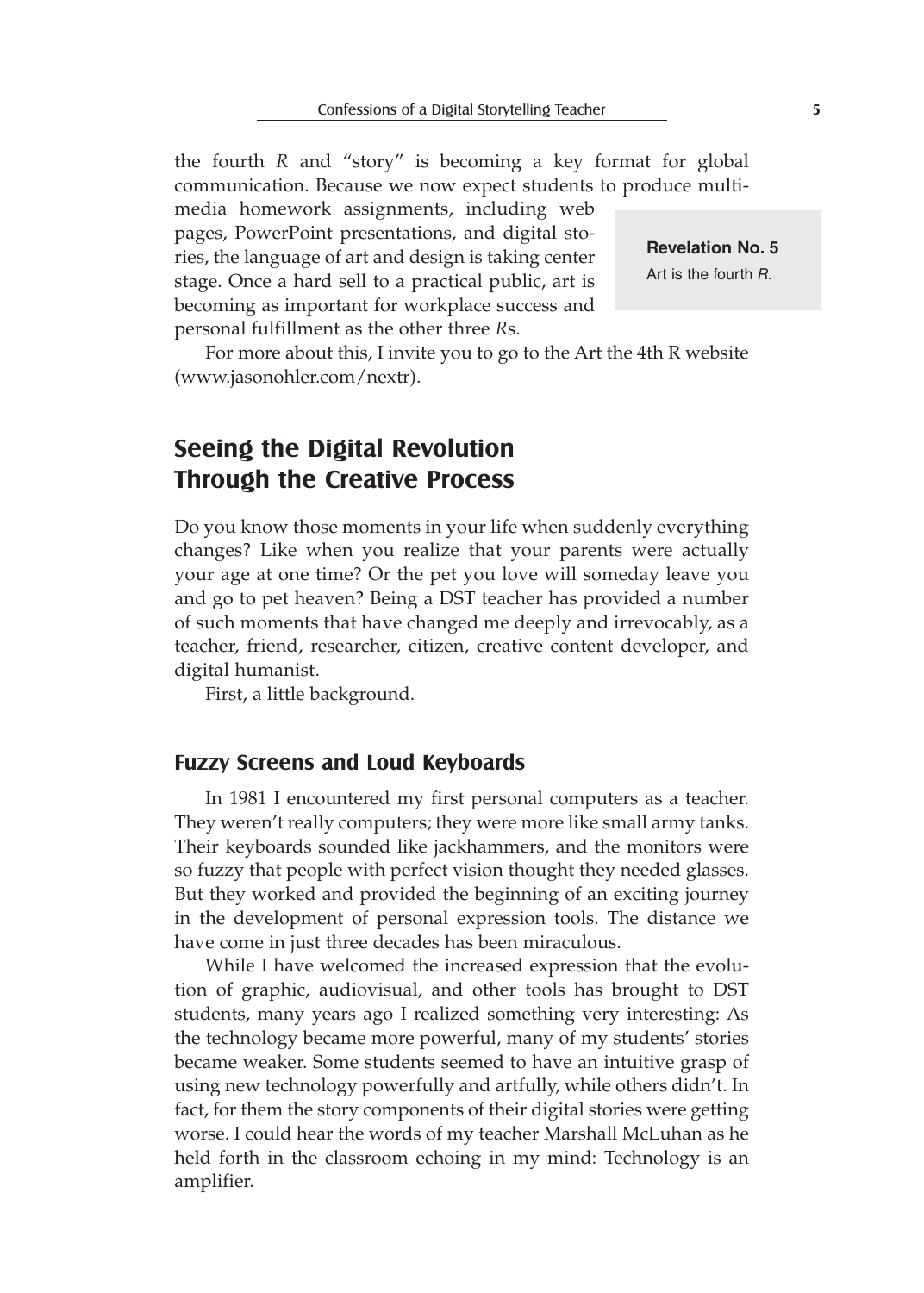#### **McLuhan Is Ever Present**

On the upside, a car amplifies our backs by allowing us to carry more; it amplifies our feet by allowing us to travel faster; it amplifies our night vision by giving us headlights. But on the down-

#### **Revelation No. 6**

What happens when you give a bad guitar player a bigger amplifier?

side, it amplifies our ability to pollute, generate noise, and ignore our immediate environment because we move way too fast to interact with it. Technology amplifies the upside and the downside of what it is to be human. And what I was watching in my DST class was a good example of the upsides and downsides of technology in action.

#### **Revelation No. 7**

It is the special responsibility of teachers to ensure that students use technology to serve the story and not the other way around.

My immediate concern as a teacher was to help those who were struggling. As I worked with them, a revelation hit me like a ton of bits: If you don't have a good story to tell, the technology just makes it more obvious. Or to put this in language that anyone who grew up during the 1960s (and beyond) can relate to, "What happens when you give a bad guitar player a bigger amplifier?"

Don't get me wrong—I really enjoyed music in the 1960s. But a lot of it was loud and pretty bad. I

know because I contributed to it. I formed my first band in 1965 when I was 12. We were called Jason and the Argonauts. We were loud. And we were beyond bad.

#### **Finding the Story, Despite the Technology**

It became my goal many years ago as a DST teacher to make sure that I wasn't enabling the technophile at the expense of the storyteller in my students. That is, I wanted to make sure that my students knew what a good story was before they sat down behind all the wonderfully empowering and distracting technology they had at their disposal. I began by incorporating storytelling basics into every class in which telling a story was a focus. I even brought in an oral storyteller to help my students learn how to tell stories in front of people in traditional oral fashion. I then helped my students transition from oral to digital stories, applying the tools in service of the story rather than vice versa. And lo, the quality of my students' digital stories rose dramatically. As a result of this discovery, I have included some form of storytelling training in my DST workshops ever since.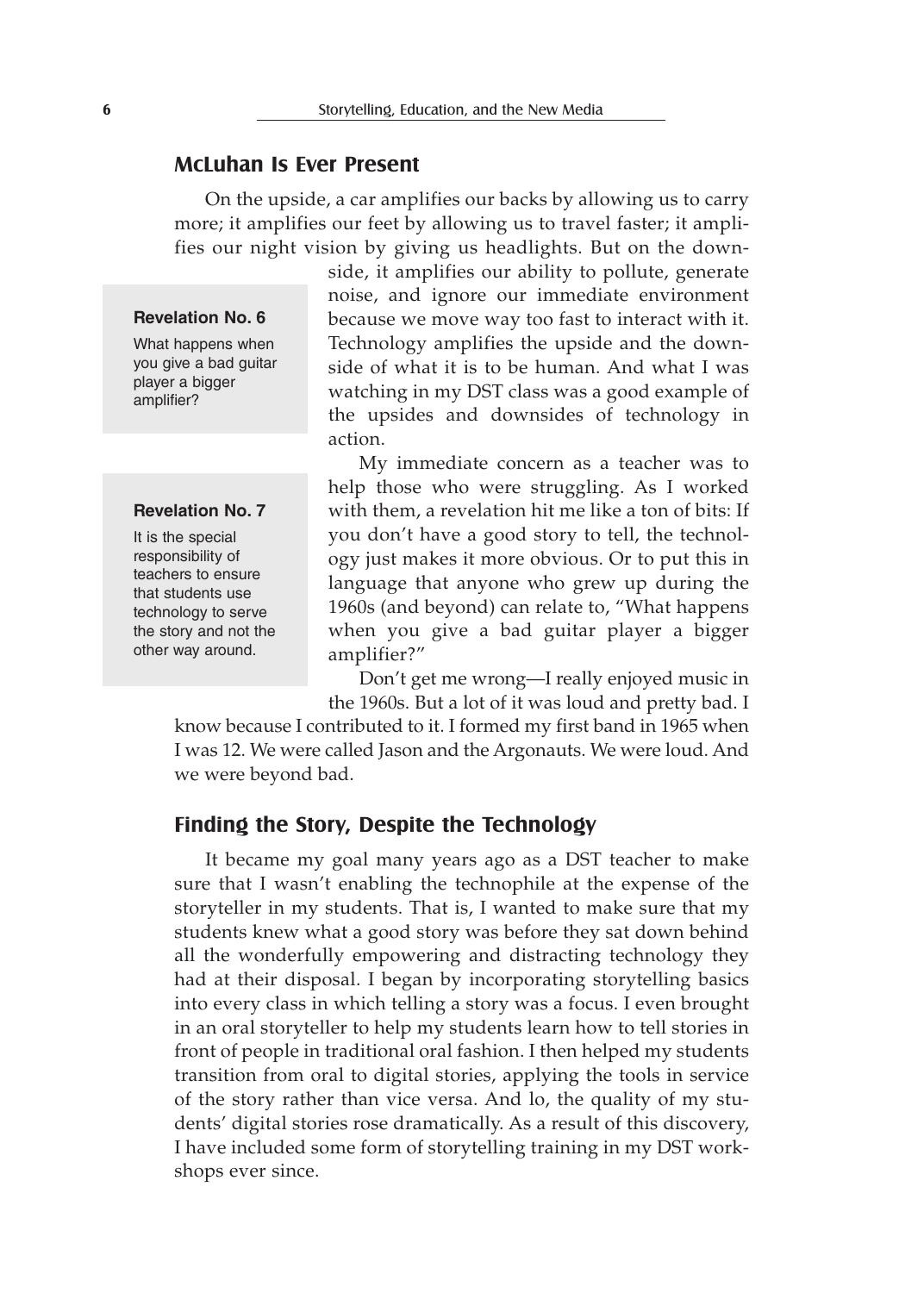### **The Importance of Learning Communities**

Naturally, I wanted to tell others about my discovery. One day, as I was trying to explain my experiences to a group of educators, I realized I was using stories to do so. When educators pushed back on my ideas, they did so by telling me stories, most of which, from their perspective, were failure stories about trying new technology and teaching techniques. No one was quoting research; instead, everyone was telling stories.

**Revelation No. 8**

Learning communities are storytelling communities.

That's when another revelation hit me: learning communities are primarily storytelling communities. Stories permeate our social fabric and have the primary function of teaching others, whether formally or informally. When you get right down to it, much of the communication that takes place among people, whether in classrooms, offices, living rooms, or the online communities that permeate the Internet, consists of telling stories. I began to see and hear stories all around me, like a kind of social, emotional, psychological, and spiritual air we all breathed to stay alive. It became clear to me that our dependence on stories was deep and pervasive and that telling stories with technology merely amplified that fact.

The next revelation came shortly thereafter and had to do with our relationship with information flow in the digital age in two respects: the rate of information change and the inherently conflictual nature of the information we consume in the "infosphere," that great amalgam of information resources (the Internet, TV, radio, and so on) in which we are immersed and which we take for granted—a lot like air. These points deserve some attention.

## **Lifelong Learning and the Prodigious Rate of Information Change**

There is a relatively new term in wide use today that is directly related to the accelerated rate of change of life in the digital age: lifelong learning. It implies that we can never stop learning, largely because the rate of change won't let us. But the fact is that lifelong learning has always been a way of life. Even 50 years ago, people were learning all the time. However, the rate of change was much slower, and therefore the

need to learn new things was far less demanding. When little changes, there is little to learn. The slow rate of change assured the status quo a position of supremacy in the scheme of things.

But not anymore. Because the Internet and traditional media forms like radio, TV, newspapers, and **Revelation No. 9**

The attitude is the aptitude.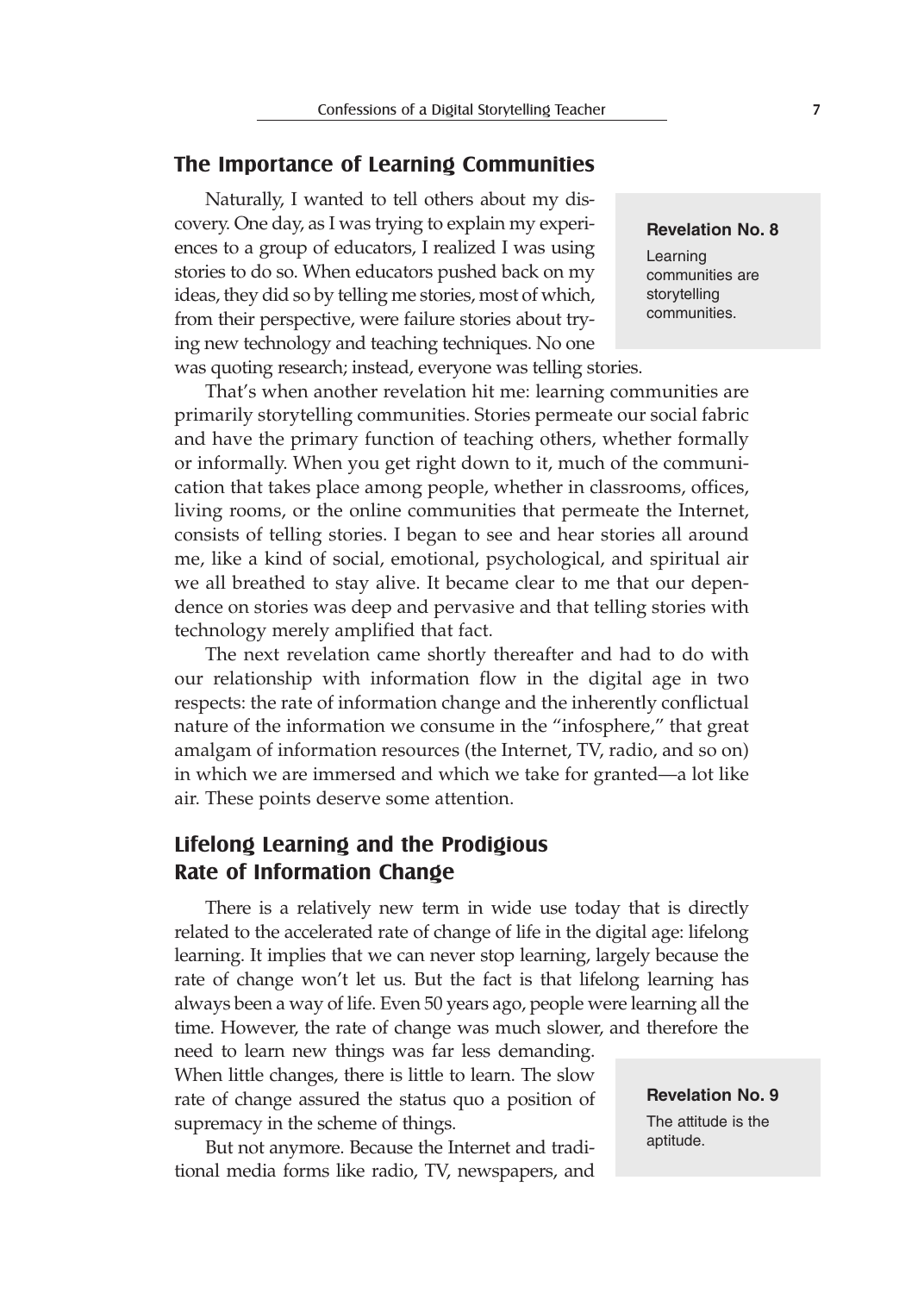magazines continue to crank like there's no tomorrow, lifelong learning has become a pervasive, immediate, and ongoing lifestyle. The result is that the attitude has become the aptitude. That is, your attitude toward learning new things—as well as your willingness to let go of obsolete information—plays an important role in determining your aptitude and intelligence. Digital storytelling represented one of those areas that tested educators' attitudes about the nature of learning not only in terms of tools but also in terms of the kinds of literacy and classroom communities they wanted to support. For the unadventurous, DST was at best a confusing waste of time, at worst, a serious threat to the status quo. It's all a matter of attitude.

#### **Information Conflict Leads to Story Diversity**

Information 50 years ago not only changed more slowly but was also much less conflictual in nature. The information we consumed from the very few sources we had access to fit much better into a consistent schema of how life worked. Want to know how to behave? Pick up a newspaper, watch *Leave It to Beaver* on one of the three channels of network television available to you, or talk to your parents. There was, compared to today, relative consistency among the social behavioral norms portrayed by the few information sources available to us. It was as though a singular world outlook had been coordinated by the few who controlled the distribution of information. If I were paranoid by nature, I would suspect conspiracy.

But that singular outlook has evaporated. The information we have access to is much more liberated and conflictual. Pick a topic, any topic, and head out into the infosphere, where you will find as many different ways to look at it as there are people who care to voice their opinion about it through blogging sites, chat rooms, video cams, and the zillion other ways we exchange information. What happened to the consistent social schema our parents depended on? Gone, given way to our right to be informed, overwhelmed, and free to choose our own paths. In an age of conflictual information, being able to critically assess information, rather than trust it without question, has become a survival skill. The social expectation of children being seen but not heard has given way to the expectation that they become critical thinkers and creative problem solvers largely because the conflictual nature of information demands it.

#### **People in Conflict Need to Tell Their Stories**

An automatic result of living with information conflict in the digital age is our need to tell stories. As we shall see later in this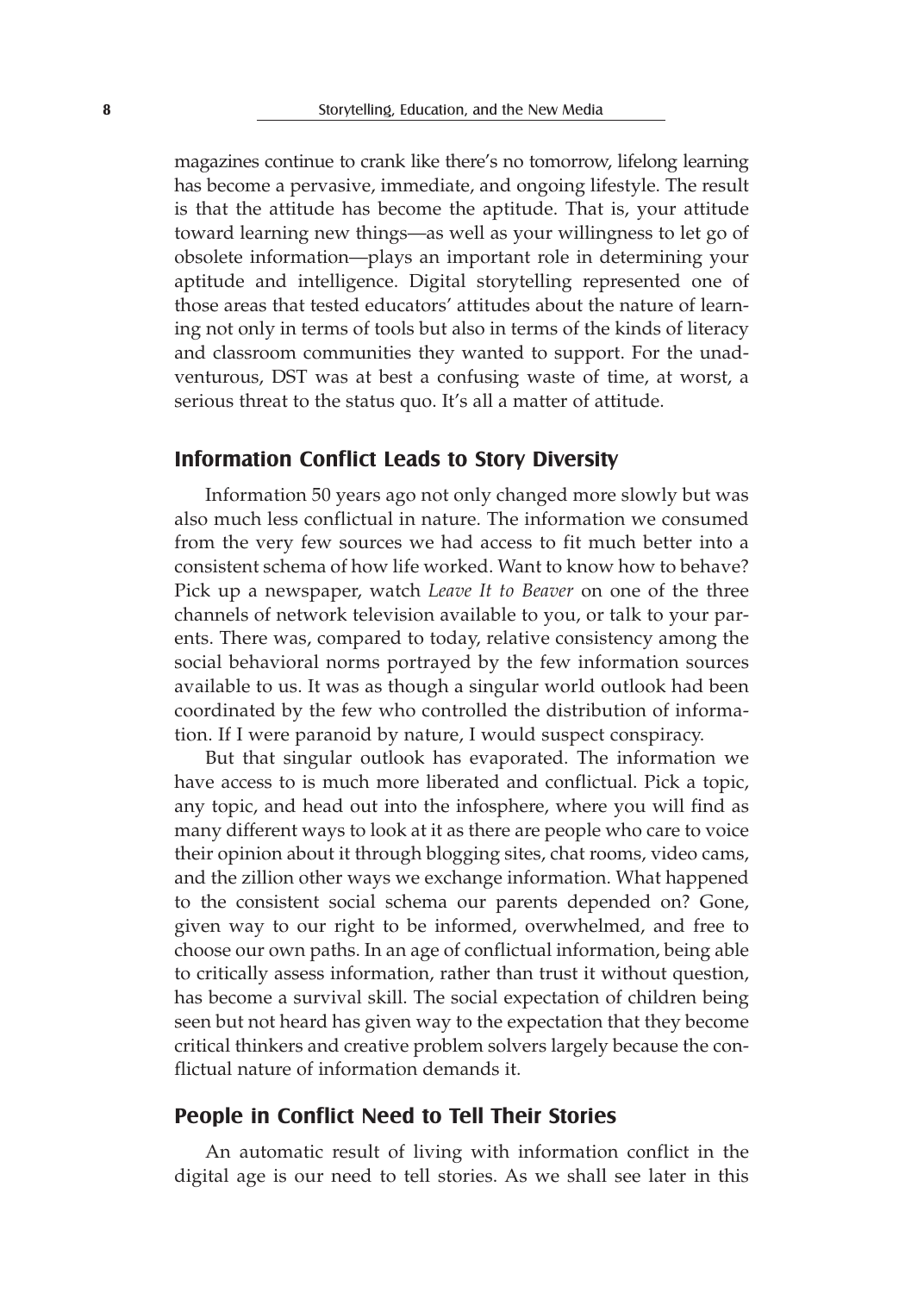book, the heartbeat of most good stories is conflict resolution. As each of us struggles to make sense out of the cacophony of information that bombards us, the need to construct personal, clarifying narrative that is connected to the world we live in becomes critical. In story parlance, each one of us needs to become the hero of our own life story in which cutting through the clutter of the infosphere becomes our quest as we resolve the issues that face us. In the process we can expect to spend lots of time and energy slaying the multiheaded dragons of fear, ignorance, disempowerment, and distraction.

It became clear to me that "the story" had become the metaphor for our time—not just for education, business, and entertainment, but also for our personal lives as we adapt to life in the

digital age. The same story structure that frames much of our popular media can be used to understand and resolve conflict, mine opportunities, and address the challenges we face.

#### **Stories Help Us Survive**

In other words, stories are more than just good for us—they are essential to survival. I have come to believe, on a very basic level that feels biological to me, that we need stories. Without them, life is just too overwhelming to piece together from scratch each day. Stories allow us to take snippets of life and put them together in ways that make it possible for us to learn and remem-

ber new things. They give communities coherence and our lives meaning. They make order out of what would otherwise be the ongoing chaos of life and help each of us create a sense of personal identity in relation to our communities and the world in which we live. In short, storytelling is far more than entertainment. It's a set of practical processes that can be adapted to a wide range of issues, both personal and professional.

For educators, understanding story as a structure and process with practical benefits has profound implications. The story form becomes a way to shape curricula, build units of instruction, and frame academic arguments. Above all, stories become the cornerstone

Stories help us make sense out of the chaos of life.

#### **Revelation No. 11**

Story provides a powerful metaphor, framework, and set of practical processes for resolving issues, educating ourselves, and pursuing our goals.

#### **Revelation No. 12**

Students need to become heroes of their own learning stories as well as of the stories they tell with their own lives.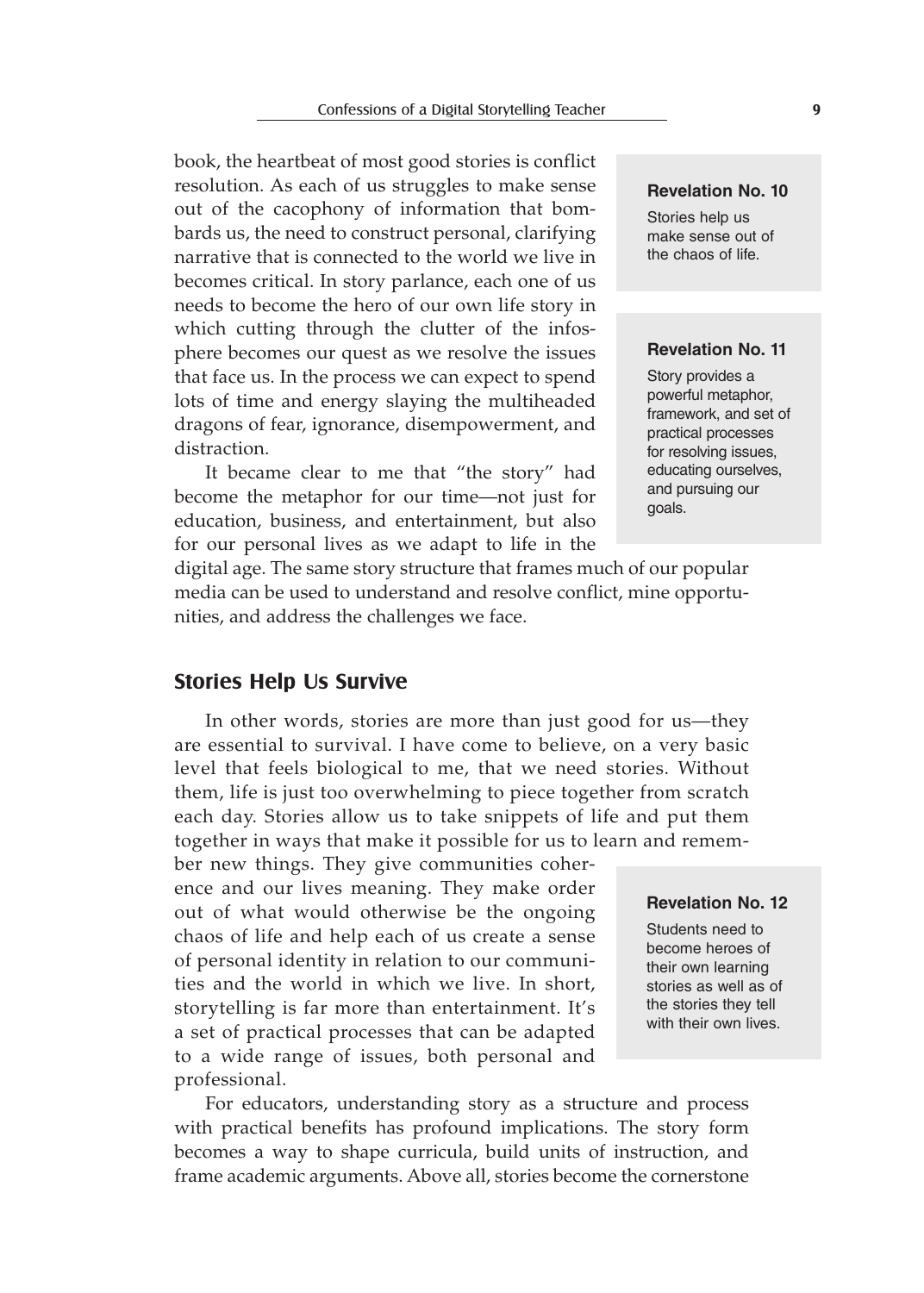of constructivist learning, in which students become heroes of their own learning adventures. This happens academically when students build stories around academic pursuits. But it also happens person-

**Revelation No. 13** Stories help us remember.

ally. One of the most powerful stories a teacher can have students tell is the story of their future selves, in which they become heroes of the lives they want to live. If they are not heroes of their lives, then they become victims of them. Helping students understand this will pay dividends for a lifetime.

#### **Stories Organize Information**

It was the practical value of storytelling that ultimately led me to see its utility as a learning tool. Story's structure and rhythm, as well as the emotional involvement it encourages, can help us remember important information that might be forgotten if it's delivered to us

**Revelation No. 14 Combining** storytelling and critical thinking defines an important pedagogical frontier.

in the form of reports, lectures, or isolated bits of information. It is precisely this quality of story, covered in detail in Part II, that makes it so useful as an information organizer. While this quality has always been a hallmark of stories, it's particularly poignant now because we desperately need tools to navigate and coordinate the immense amount of information available to us.

#### **Stories Can Be Dangerous**

But stories come with a price. Because engaging with them demands that we willingly suspend our disbelief (Coleridge, 1817), we let our guard down and tend to consume the story experience with little critical assessment. In fact, a successful story is one that essentially hypnotizes us. When we look up from the movie we have been watching or the book we have been reading and realize that two hours have passed, we rightfully consider this the hallmark of a successful story. For entertainment, this is fine. But for education, we need more than hypnosis. We need intellectual engagement.

To illuminate this potential danger of story, Apple Fellow Alan Kay (1996) compares going to the theater with attending a political rally. The two experiences look similar—they both involve orators, happen on a stage, and employ theatrical production values. But whereas we need to suspend our disbelief at the theater, we want to do the opposite at the rally. We want our critical judgment in high gear at the rally, asking all sorts of questions about what is really going on.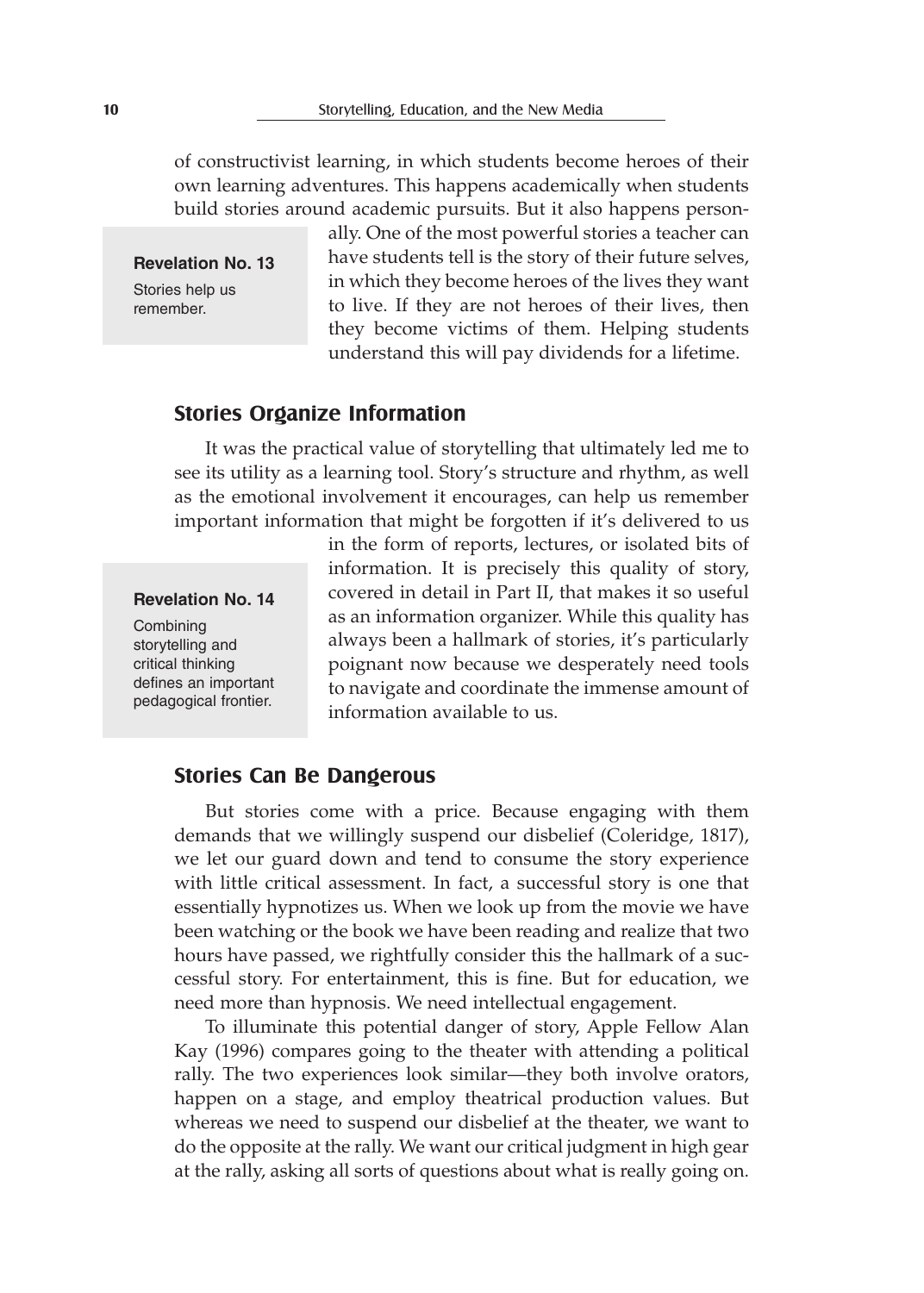If we asked the same questions while watching a play, it would ruin the experience.

Clearly we need to blend the power and engagement of storytelling with the skills and perspective that insight and critical assessment offer. In fact, blending these two educational strategies is one

of the most exciting pedagogical frontiers that awaits us. We need to engage all of ourselves left brain and right brain, researcher and narrator, critical thinker and storyteller/story listener. Doing so offers the power to engage and educate students in ways that resonate with the media culture in which they are immersed, while providing them the tools necessary to navigate within it wisely.

## **Digital Storytelling Allows Today's Students to Speak in Their Own Language**

In fact, it's in the academic arena that the greatest potential for DST lies, primarily because it provides digital natives (Prensky, 2001) an opportunity to speak their own language. Students inhabit a largely oral and digital world, and then sit in classrooms where listening and the printed word are the primary media in play. Digital storytelling allows them to express content-area understanding in ways that are familiar. I have seen digital stories that do everything from explain math, science, and literature concepts to illuminate the interior landscapes of cultural, artistic, and personal perspective.

Students today are not the passive media consumers of the past. While they consume their share of TV, they also use the Internet and their digital devices to develop and share original video, photography, music, chatter, and other digital creations. For many, digital is the language they speak, the ubiquitous mediascape is the environment in which they feel comfortable, and the multimedia collage is the new global language. For them, Web 2.0 is a highly creative social space.

Along with the development of content understanding, digital storytellers develop planning skills that are immensely useful and transferable. Digital stories require students to create storyboards, story maps, scripts, story tables, media lists, and other planning products that have wide application. They require students to engage in what those in the creative content world call "the media

**Revelation No. 16**

Digital storytelling helps students develop planning skills that are transferable to many endeavors.

#### **Revelation No. 15**

Digital stories allow today's students to pursue academic content in their own language.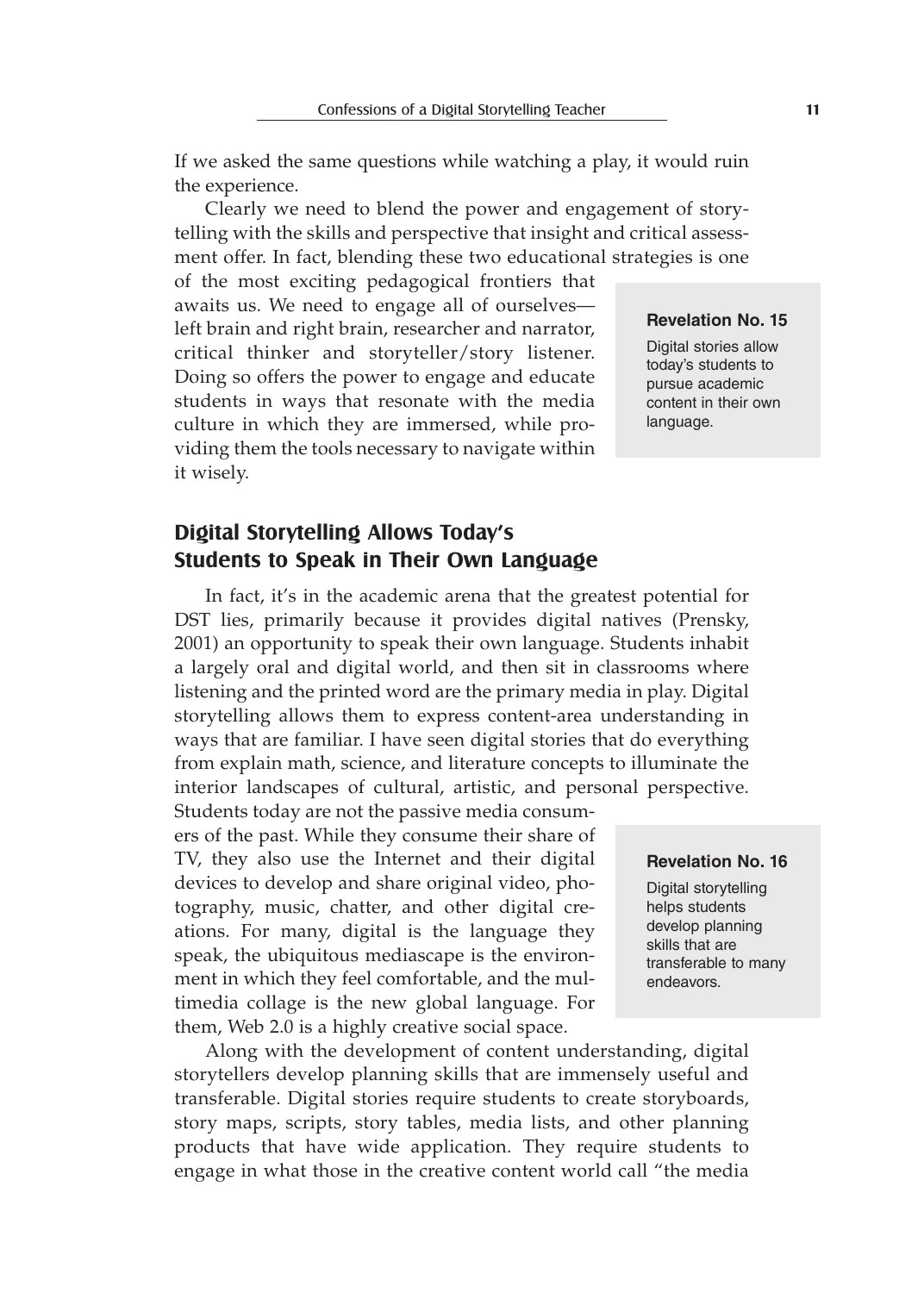production process," a process (covered in detail in Part III) that can be applied to any endeavor that involves creating, editing, and sharing original work. Media production is not something that works if students shoot from the hip. It requires them to zoom out, slow down, take the long view, and ask themselves, "Where am I going and what steps do I need to take to get there?" Most important, the media production process requires students to synthesize imagination, creativity, research, and critical thinking in order to translate their ideas into some form of media-based expression. The personal growth that occurs during this process is as profound as it is practical.

#### **It's All About Literacy**

The next two revelations have to do with literacy. Simply put, I have found no better vehicle for blending traditional and emerging

#### **Revelation No. 17**

Digital stories combine traditional and emerging literacies, engaging otherwise reluctant students in literacy development.

literacy development than DST. With DST, good old-fashioned, clear, expository writing is key. "If it ain't on the page, then it ain't on the stage" is as true of a digital story as it is of a movie or Broadway play. Many teachers have told me that media projects are a great way to sneak writing in under the radar. Students who have no taste for the planning and execution of an essay attack the planning and narration of a digital story with gusto.

My approach to DST also involves, whenever possible, other literacies such as art and speaking, as well as writing and digital production. The actual digital story is the tip of the iceberg, below which are a number of artifacts that can be used to assess traditional literacy, including planning documents, scripted narratives, treatments, story tables, storyboards, and self-assessments, as well as music, art, recorded oral presentations, and other prized examples of student work. A digital story project can literally be a portfolio unto itself of great depth and breadth.

#### **Revelation No. 18**

Digital story creation offers an effective means to teach media literacy.

#### **Understanding Media Persuasion**

Digital storytelling is also an effective vehicle for teaching another kind of literacy that is becoming increasingly important as our students spend more and more time in a media-saturated culture:

media literacy. While there is a good deal of debate about what media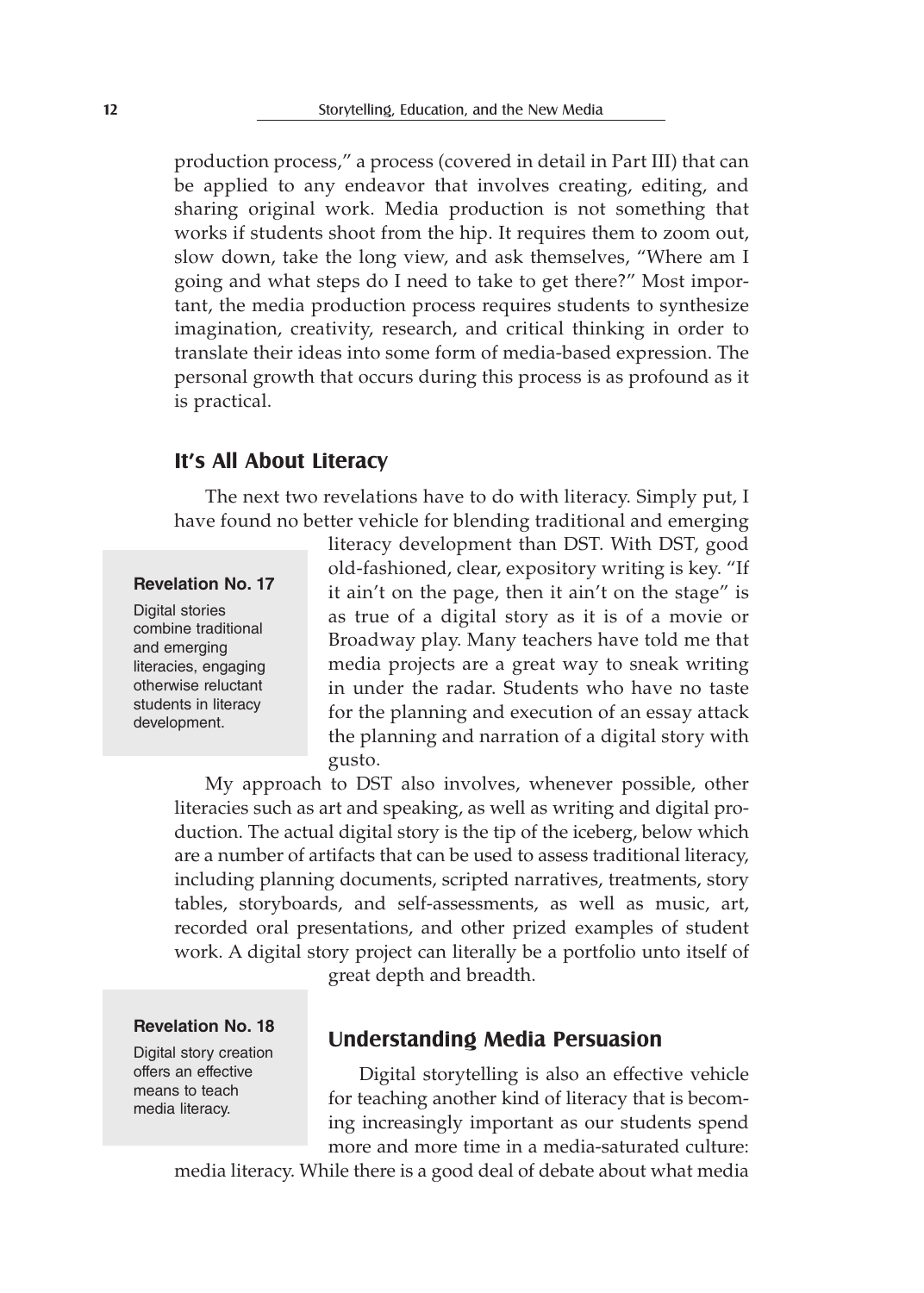literacy is, I define it simply as having the skills necessary to recognize, evaluate, and apply the persuasive techniques of media.

Our students live in a world overwhelmed by story-based media that often view them in terms of commercial market share. For that reason, we want students not only to learn with media but also to learn about media. We want students to understand that the difference between a successful story and an effective advertisement is largely one of purpose. This is true whether students are using just print or the full arsenal of digital tools at their disposal. In the words of Steve Goodman (2003), "Media is a filter while pretending to be a clear window" (p. 6). We want students to understand how a filter can be made to seem like a window.

The reality is that until students become persuaders themselves, the persuasion of media often remains hidden to them. Digital story development provides powerful media-literacy learning opportunities when teachers involve students in the analysis of media technique and grammar and can relate it to other media in their lives. Doing so helps students detect how and when they are themselves being persuaded. In much the same way that we want students to be effective writers because it helps them become better communicators and critical thinkers, we want them to be effective media users so that they can tell their story and understand the true nature of the stories that others are telling them.

Producing media has another benefit for students: It can help them mature. When I talk to audiences, I often mention "the media maturity line." It is up to me, and anyone else helping students to create media, to help students cross it. Simply put, on the less mature side of the line, students simply want to say what they say with their media. On the other, more mature side of the line, they care whether an audience understands them. That ability, to see what they produce through the eyes of another, is a giant leap in emotional maturity. And creating media is a great way to help them take that leap.

## **Creativity and Creatical Thinking: The Most Practical Skills of All**

The next revelation has to do with creativity, that touchstone of the human experience that seems to come in and out of favor in the world of education as often as wide ties do in the world of fashion. On the

**Revelation No. 19**

Digital storytelling helps students develop *creatical thinking skills,* merging creativity and critical thinking, to solve important problems in imaginative, thoughtful ways.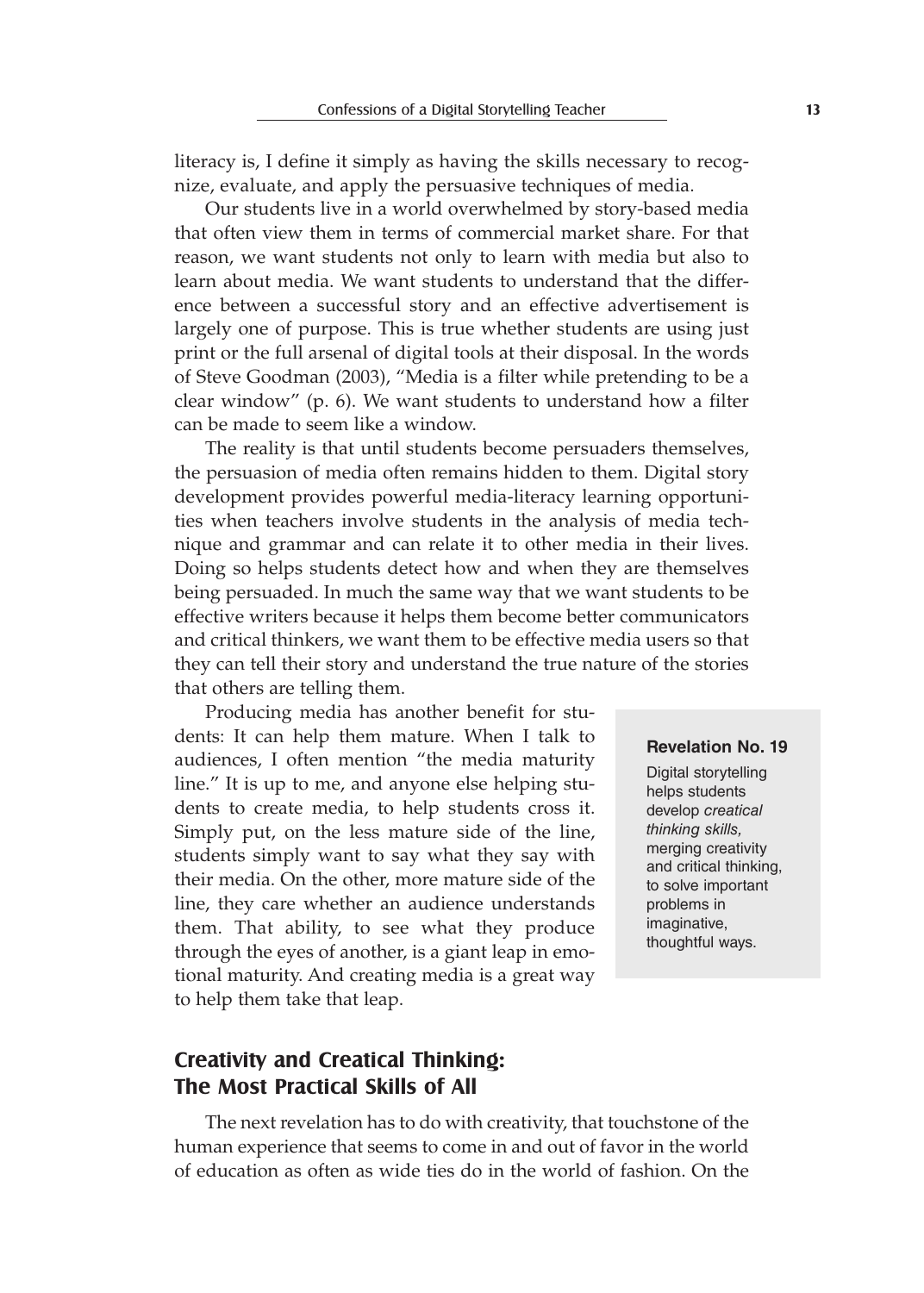one hand, it seems to be out of place in the world of standardized testing, No Child Left Behind and the Common Core State Standards. This induces parents, teachers, and school boards to devalue it. On the other hand, there seems to be a general understanding that students who do not cultivate imagination and creativity have very limited options in our innovation-driven world.

To me, creativity is all about what I call *creatical thinking* combining creativity processes with reflective thought to produce original work. Sir Ken Robinson explains this well in *Out of Our Minds* (2011): "Creativity is not only about generating ideas; it involves making judgments about them." He goes on to explain that the creative process, often romanticized as an effortless flow of activity pursued by the naturally talented, is in fact a lot of hard work. Most creative people will tell you that you have to be willing to make mistakes, take chances, be wrong—all things a high-stakes testing culture that values the right answer has a difficult time supporting. The reality is that creative pursuits involve three stages: creation, assessing one's process and creation, and then changing directions based on what was gleaned from the assessment. This is what Sir Ken calls "the iterative nature of the creative process." Perhaps if we deromanticized creativity a bit we might have a better chance at selling it to a skeptical public. (p. 151)

While we are considering Sir Ken Robinson's contributions to this topic, it is also important to note that he is very clear on another point: "Creative achievement is related to control of the medium . . . creative development goes hand in hand with increasing technical facility with the instruments or materials that are being used." This is absolutely true with regard to using digital tools of expression. In an era in which Art has become the 4th *R* largely because the mediascape has turned us all into potential artists and designers, we need technical skill to go along with our creatical endeavors. We need our paints, whatever they might be, and the ability to use them in ways that are articulate and original (p. 157).

After 30 years in educational technology, it's my belief that the heart and soul of success in the digital age—both personal and professional—lie in understanding that digital technology provides one of the greatest imagination and creativity amplifiers humankind has ever designed. To use new media technology to do the work of previous generations is to miss the opportunities that it presents in education, the workplace, and our personal lives.

To date, I haven't seen an activity that allows students to blend design, creativity, thoughtful expression, creatical thinking, and technology skills as well as DST does. It compels students to think out